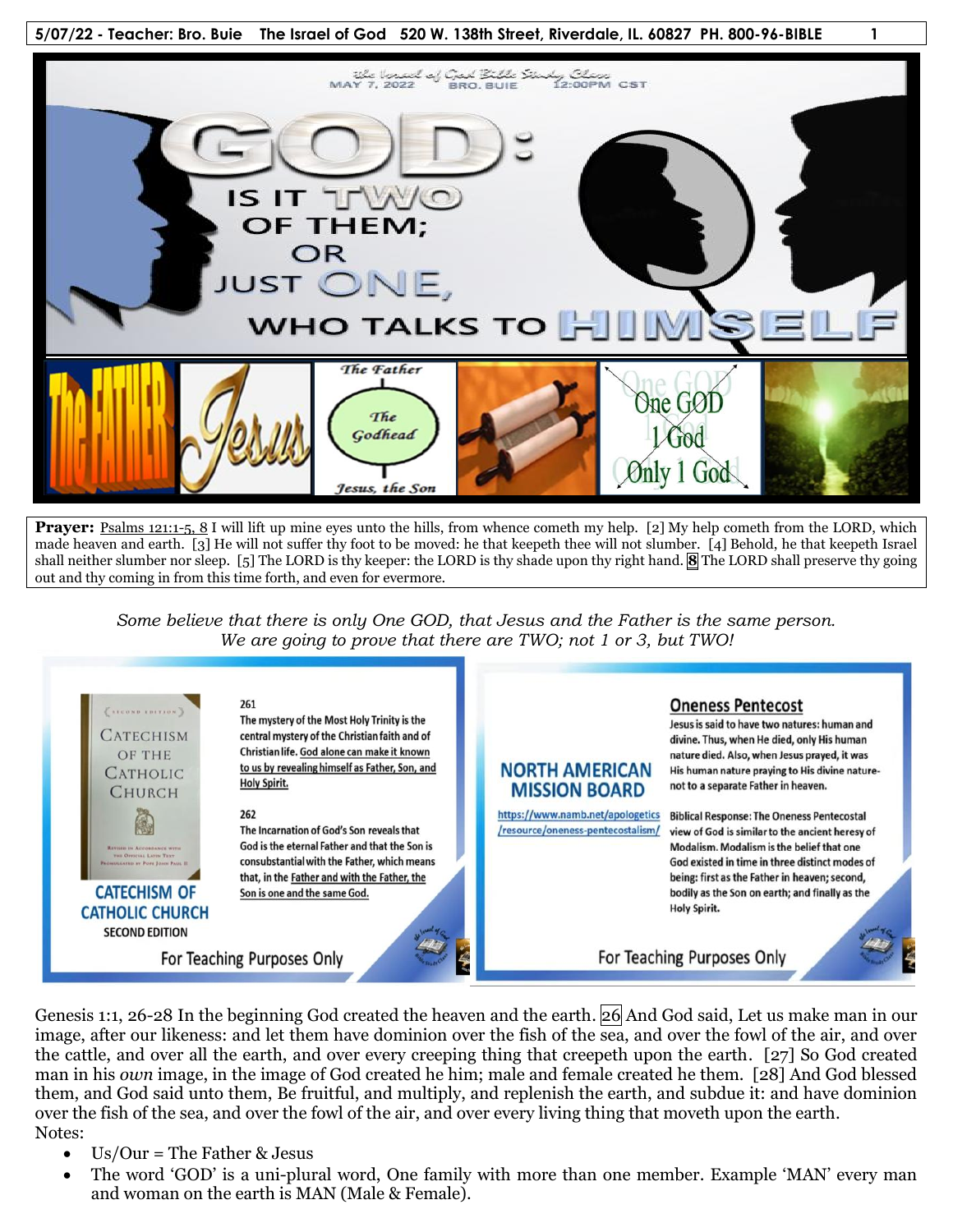- MAN = One species (Male + Female)
- Likeness = Similarity, image, resemblance



John 1:1-3, 10 In the beginning was the Word, and the Word was with God, and the Word was God. [2] The same was in the beginning with God. [3] All things were made by him; and without him was not any thing made that was made.  $\overline{10}$  He was in the world, and the world was made by him, and the world knew him not. Notes:

- The WORD = JESUS (The Spokesman for the Father)
	- o He is the Creator and he is also, God.
	- o The Father never became flesh & blood.
- With = In the company of, amid, in the midst of, among
- $\bullet$  God = The Father

Isaiah 48:12-13, 16 Hearken unto me, O Jacob and Israel, my called; I *am* he; I *am* the first, I also *am* the last. [13] Mine hand also hath laid the foundation of the earth, and my right hand hath spanned the heavens: *when* I call unto them, they stand up together. 16 Come ye near unto me, hear ye this; I have not spoken in secret from the beginning; from the time that it was, there *am* I: and now the Lord GOD, and his Spirit, hath sent me.

Notes:

- Jesus is the only God we will know in these flesh and blood bodies. We can't get anywhere near the Father in this condition. Only as Spirit beings will we see the Father on the 8th day.
- The Lord GOD = The Father
- His Spirit = Word of God
- Jesus was sent, therefore, who sent him? The Father sent him to us.



John 6:35, 37-40, 44 And Jesus said unto them, I am the bread of life: he that cometh to me shall never hunger; and he that believeth on me shall never thirst. 37 All that the Father giveth me shall come to me; and him that cometh to me I will in no wise cast out. [38] For I came down from heaven, not to do mine own will, but the will of him that sent me. [39] And this is the Father's will which hath sent me, that of all which he hath given me I should lose nothing, but should raise it up again at the last day. [40] And this is the will of him that sent me, that every one which seeth the Son, and believeth on him, may have everlasting life: and I will raise him up at the last day.  $|44|$  No man can come to me, except the Father which hath sent me draw him: and I will raise him up at the last day. Notes:

- 4 times Jesus said that he would raise him (The Saints) at the last day. The last day is when he returns. No one who was born of a woman is in heaven other than Jesus. Everyone who has been born and died are in the GRAVE, not heaven.
- Eateth my flesh & Drinketh my blood = Read the Word of God and do it
- Last day = 7th day (the Day Jesus returns)
- The Father sent Jesus to die for us. These are two different beings, not one.

Philippians 2:5-11 Let this mind be in you, which was also in Christ Jesus: [6] Who, being in the form of God, thought it not robbery to be equal with God: [7] But made himself of no reputation, and took upon him the form of a servant, and was made in the likeness of men: [8] And being found in fashion as a man, he humbled himself, and became obedient unto death, even the death of the cross. [9] Wherefore God also hath highly exalted him, and given him a name which is above every name: [10] That at the name of Jesus every knee should bow, of *things* in heaven, and *things* in earth, and *things* under the earth; [11] And *that* every tongue should confess that Jesus Christ *is* Lord, to the glory of God the Father.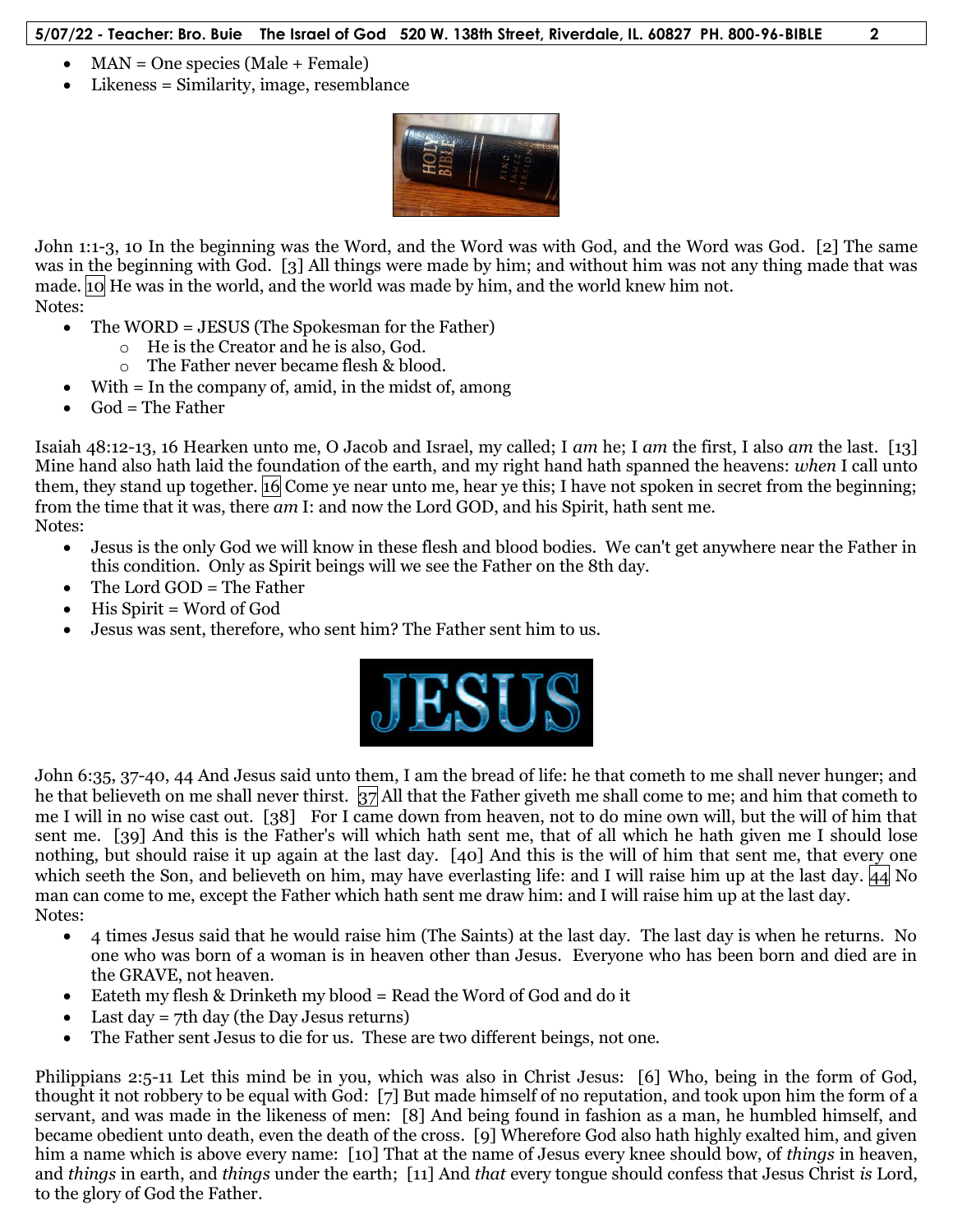Notes:

 Jesus was God with the Father before he came to Earth to die for our sins, becoming flesh & blood so he could die. After his resurrection, he rejoined the Godhead as GOD.

John 5:19, 37, 39-43 Then answered Jesus and said unto them, Verily, verily, I say unto you, The Son can do nothing of himself, but what he seeth the Father do: for what things soever he doeth, these also doeth the Son likewise.  $37$ And the Father himself, which hath sent me, hath borne witness of me. Ye have neither heard his voice at any time, nor seen his shape. 39 Search the scriptures; for in them ye think ye have eternal life: and they are they which testify of me. [40] And ye will not come to me, that ye might have life. [41] I receive not honour from men. [42] But I know you, that ye have not the love of God in you. [43] I am come in my Father's name, and ye receive me not: if another shall come in his own name, him ye will receive.

Notes:

- The Father created the heavens through the hand of Jesus, i.e.*'I built my house, but others did the work'*.
- Scriptures = Genesis to Malachi
- $Me = Jesus$
- Jesus came in his Father's name, which is JESUS.
	- o He didn't come in his own name (Jehovah, which means 'Eternal one')
- The one that came in his own name was John, the Baptist in the spirit of Elijah.

Exodus 6:2-3 And God spake unto Moses, and said unto him, I *am* the LORD: (3) And I appeared unto Abraham, unto Isaac, and unto Jacob, by *the name of* God Almighty, but by my name JEHOVAH was I not known to them. Notes:

- Jehovah (Yahweh) = Eternal One
- Jesus is Jehovah and he is the one that did all the talking as God in the Old Testament.
	- o He is the one that separated the Red Sea and led Israel around in the wilderness and so on.



Isaiah 44:1-2, 6-10, 14-19 Yet now hear, O Jacob my servant; and Israel, whom I have chosen: [2] Thus saith the LORD that made thee, and formed thee from the womb, *which* will help thee; Fear not, O Jacob, my servant; and thou, Jesurun, whom I have chosen. 6 Thus saith the LORD the King of Israel, and his redeemer the LORD of hosts; I *am* the first, and I *am* the last; and beside me *there is* no God. [7] And who, as I, shall call, and shall declare it, and set it in order for me, since I appointed the ancient people? and the things that are coming, and shall come, let them shew unto them. [8] Fear ye not, neither be afraid: have not I told thee from that time, and have declared *it?* ye *are* even my witnesses. Is there a God beside me? yea, *there is* no God; I know not *any.* [9] They that make a graven image are all of them vanity; and their delectable things shall not profit; and they are their own witnesses; they see not, nor know; that they may be ashamed. [10] Who hath formed a god, or molten a graven image that is profitable for nothing?14 He heweth him down cedars, and taketh the cypress and the oak, which he strengtheneth for himself among the trees of the forest: he planteth an ash, and the rain doth nourish it. [15] Then shall it be for a man to burn: for he will take thereof, and warm himself; yea, he kindleth it, and baketh bread; yea, he maketh a god, and worshippeth it; he maketh it a graven image, and falleth down thereto. [16] He burneth part thereof in the fire; with part thereof he eateth flesh; he roasteth roast, and is satisfied: yea, he warmeth himself, and saith, Aha, I am warm, I have seen the fire: [17] And the residue thereof he maketh a god, even his graven image: he falleth down unto it, and worshippeth it, and prayeth unto it, and saith, Deliver me; for thou art my god. [18] They have not known nor understood: for he hath shut their eyes, that they cannot see; and their hearts, that they cannot understand. [19] And none considereth in his heart, neither is there knowledge nor understanding to say, I have burned part of it in the fire; yea, also I have baked bread upon the coals thereof; I have roasted flesh, and eaten it: and shall I make the residue thereof an abomination? shall I fall down to the stock of a tree? *Notes:*

The Lord, King of Israel = JESUS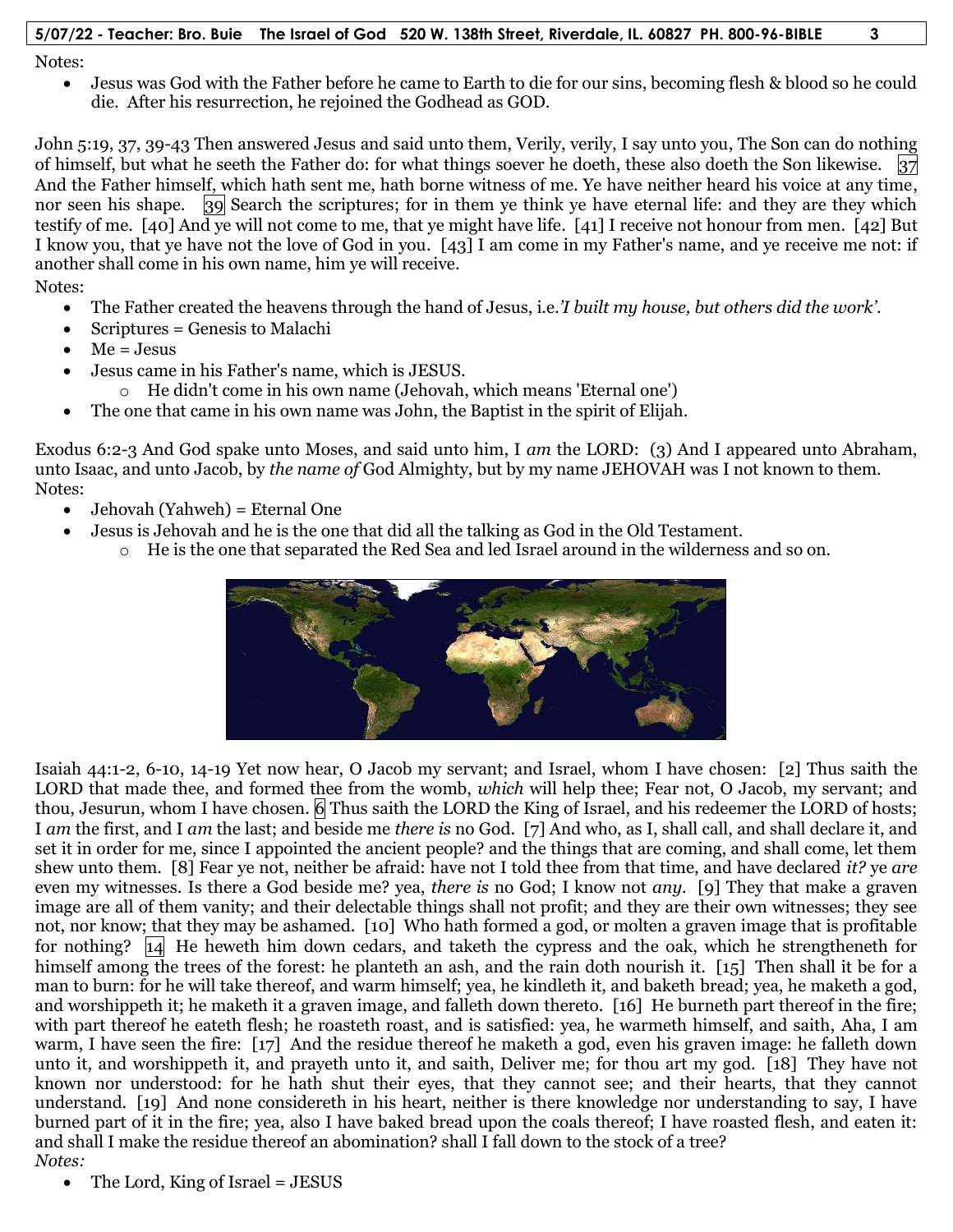- His (Israel's) Redeemer, the LORD of hosts = JESUS
- When Jesus said "*Besides me, there is no God*" he is saying that he is the ONLY GOD that MAN has ever dealt with. The Father does not deal with Flesh & Blood.
- In the Earth, JESUS is the ONLY GOD.
- o The Father doesn't come to the Earth until the 8th day, after the 1000 years of Peace.
- The Children of Israel are the 'REAL' Jehovah's Witnesses.
- The other so-called gods in the earth are man-made. They are all vanity.



Isaiah 57:15-16 For thus saith the high and lofty One that inhabiteth eternity, whose name *is* Holy; I dwell in the high and holy *place,* with him also *that is* of a contrite and humble spirit, to revive the spirit of the humble, and to revive the heart of the contrite ones. [16] For I will not contend for ever, neither will I be always wroth: for the spirit should fail before me, and the souls *which* I have made.

Notes:

- The High and Lofty One that inhabiteth eternity, whose name is Holy is JESUS (the Son).
- With Him = The Father.
	- o The word 'Him' clarifies that there is only one with Jesus, not two or more.
- High and holy place = the third Heaven
- $\bullet$  Spirit = Breath of Life
- Jesus is the one who made ALL Souls (Flesh and Blood beings)
- Angels do not inhabit eternity because they were created.

Psalms 45:1-7 My heart is inditing a good matter: I speak of the things which I have made touching the king: my tongue *is* the pen of a ready writer. [2] Thou art fairer than the children of men: grace is poured into thy lips: therefore God hath blessed thee for ever. [3] Gird thy sword upon *thy* thigh, O *most* mighty, with thy glory and thy majesty. [4] And in thy majesty ride prosperously because of truth and meekness *and* righteousness; and thy right hand shall teach thee terrible things. [5] Thine arrows *are* sharp in the heart of the king's enemies; *whereby* the people fall under thee. [6] Thy throne, O God, *is* for ever and ever: the sceptre of thy kingdom *is* a right sceptre. [7] Thou lovest righteousness, and hatest wickedness: therefore God, thy God, hath anointed thee with the oil of gladness above thy fellows.

Notes:

- $\bullet$  King/Thee = Jesus
- O most mighty/O God = Jesus
	- o He and the Father have the same power and glory. They are both God!
	- $\circ$  God, thy God = God the Father anointed God, the Son. Two beings, not one.

Hebrews 1:5-14 For unto which of the angels said he at any time, Thou art my Son, this day have I begotten thee? And again, I will be to him a Father, and he shall be to me a Son? [6] And again, when he bringeth in the firstbegotten into the world, he saith, And let all the angels of God worship him. [7] And of the angels he saith, Who maketh his angels spirits, and his ministers a flame of fire. [8] But unto the Son *he saith,* Thy throne, O God, *is* for ever and ever: a sceptre of righteousness *is* the sceptre of thy kingdom. [9] Thou hast loved righteousness, and hated iniquity; therefore God, *even* thy God, hath anointed thee with the oil of gladness above thy fellows. [10] And, Thou, Lord, in the beginning hast laid the foundation of the earth; and the heavens are the works of thine hands: [11] They shall perish; but thou remainest; and they all shall wax old as doth a garment; [12] And as a vesture shalt thou fold them up, and they shall be changed: but thou art the same, and thy years shall not fail. [13] But to which of the angels said he at any time, Sit on my right hand, until I make thine enemies thy footstool? [14] Are they not all ministering spirits, sent forth to minister for them who shall be heirs of salvation? Notes:

- Firstbegotten = Jesus
- *O God = Jesus*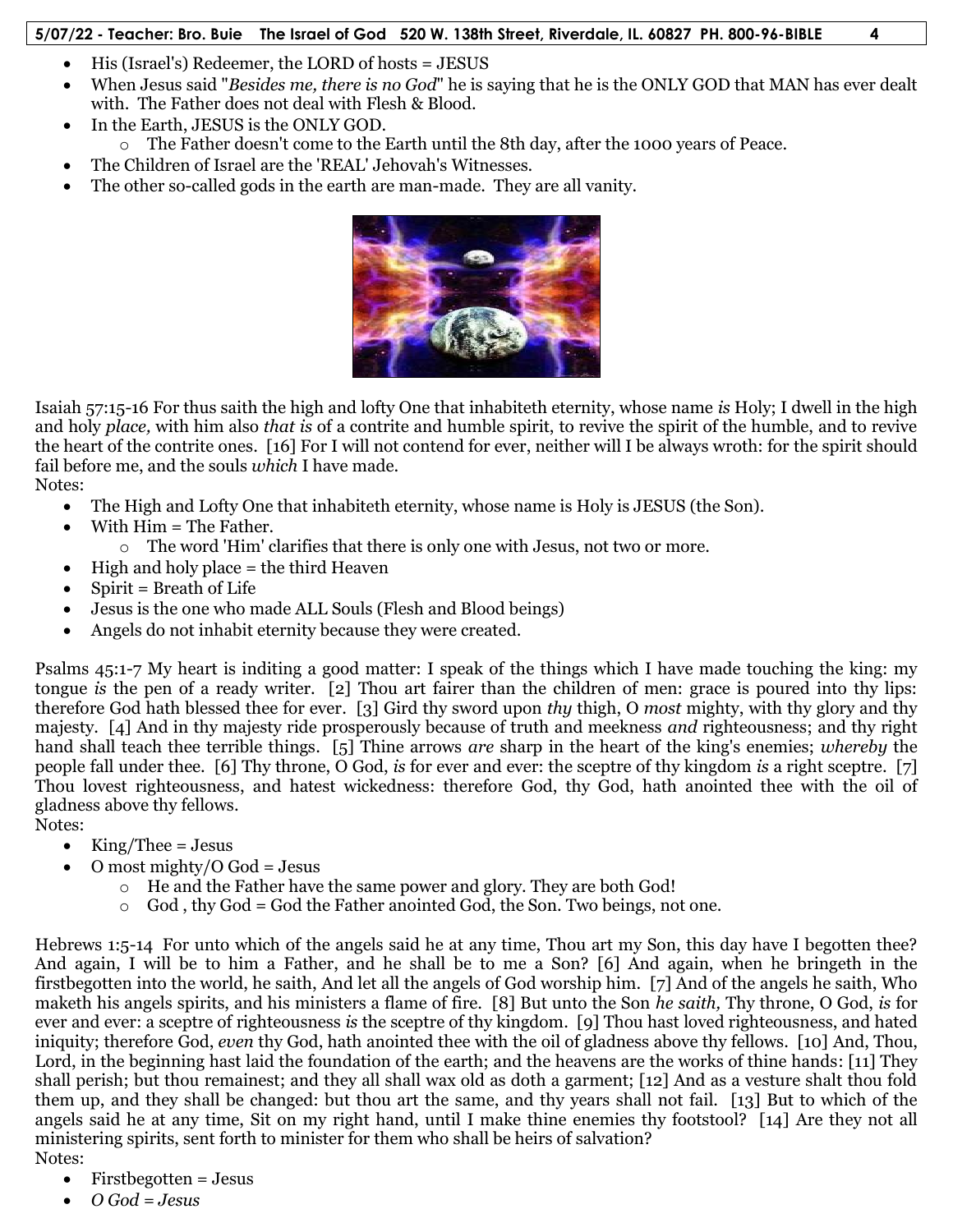- *Thy God = The Father*
- So God (Jesus) has a God (The Father). Yes! Again, two beings, not one.
- $\bullet$  Lord = Jesus
- Heirs of Salvation = The Saints (Servants of God who keep the Commandments and endure to the end)



Psalms 110:1, 5 The LORD said unto my Lord, Sit thou at my right hand, until I make thine enemies thy footstool.  $\vert 5 \vert$ The Lord at thy right hand shall strike through kings in the day of his wrath.

Notes:

- The Lord at the right hand of the Father is JESUS.
- He is the one that will strike through kings at his second coming.



John 17:1, 4-5 These words spake Jesus, and lifted up his eyes to heaven, and said, Father, the hour is come; glorify thy Son, that thy Son also may glorify thee:  $|4|$  I have glorified thee on the earth: I have finished the work which thou gavest me to do. (5) And now, O Father, glorify thou me with thine own self with the glory which I had with thee before the world was.

Notes:

- Jesus has always existed. He created the world and everything in it. He is the only God we have ever known and was sent to us from the Father to save us from eternal death by dying for our sins.
	- $\circ$  It is a free gift (grace) that is open to all of mankind to take hold of, by repenting and getting baptized in his name (Jesus) and walking in his Word.
- Thy Name = The Father's name (JESUS)
- Jesus prayed for the Apostles and he prays for those of us that are his, not the world.
- Jesus does not love everybody. He only loves those that love him by keeping his commandments.
- Thou = The Father
- $Me = Jesus$
- Two beings again, not just one.



Matthew 2:1-6 Now when Jesus was born in Bethlehem of Judaea in the days of Herod the king, behold, there came wise men from the east to Jerusalem, (2) Saying, Where is he that is born King of the Jews? for we have seen his star in the east, and are come to worship him. (3) When Herod the king had heard [these things], he was troubled, and all Jerusalem with him. (4) And when he had gathered all the chief priests and scribes of the people together, he demanded of them where Christ should be born. (5) And they said unto him, In Bethlehem of Judaea: for thus it is written by the prophet, (6) And thou Bethlehem, [in] the land of Juda, art not the least among the princes of Juda: for out of thee shall come a Governor, that shall rule my people Israel.

Notes:

- The number of wise men isn't mentioned so we don't know how many were actually present.
- Herod was threatened because he was the king of Israel even though he was not an Israelite.
- Governor = Ruler (Jesus)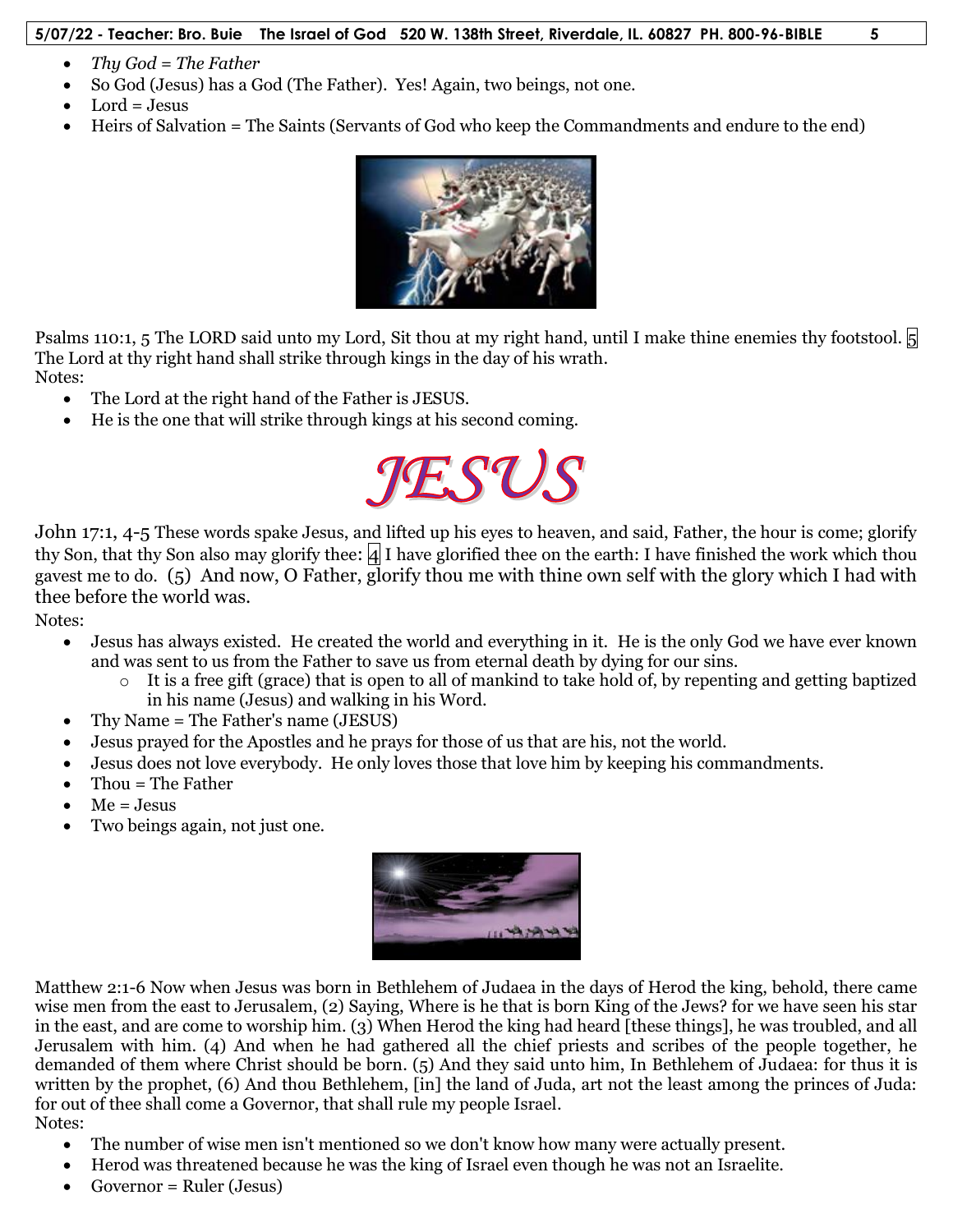Micah 5:1-2 Now gather thyself in troops, O daughter of troops: he hath laid siege against us: they shall smite the judge of Israel with a rod upon the cheek. (2) But thou, Bethlehem Ephratah, *though* thou be little among the thousands of Judah, *yet* out of thee shall he come forth unto me *that is* to be ruler in Israel; whose goings forth *have been* from of old, from everlasting.

Notes:

- Judge of Israel is Jesus.
- He has always been around with the Father and came through Mary as a flesh & blood being to die for our sins.



John 1:10-14 He was in the world, and the world was made by him, and the world knew him not. [11] He came unto his own, and his own received him not. [12] But as many as received him, to them gave he power to become the sons of God, even to them that believe on his name: [13] Which were born, not of blood, nor of the will of the flesh, nor of the will of man, but of God. [14] And the Word was made flesh, and dwelt among us, (and we beheld his glory, the glory as of the only begotten of the Father,) full of grace and truth. [15] John bare witness of him, and cried, saying, This was he of whom I spake, He that cometh after me is preferred before me: for he was before me. Notes:

- His own = The Children of Israel
- Salvation is open to all who believe in Jesus.
- In order for Jesus (The Word) to be made flesh, he needed a flesh and blood body.

Hebrews 10:1, 4-5 For the law having a shadow of good things to come, *and* not the very image of the things, can never with those sacrifices which they offered year by year continually make the comers thereunto perfect. 4 For *it is* not possible that the blood of bulls and of goats should take away sins. (5) Wherefore when he cometh into the world, he saith, Sacrifice and offering thou wouldest not, but a body hast thou prepared me: Notes:

- $\bullet$  Law = Animal Sacrifice
- Perfect = Becoming God
- The Father created a body for Jesus to inhabit in order for him to come into the world and die for our sins.
- Again we have *Thou and me*, indicating two beings, not just one.

Psalms 119:73-74, 79 Thy hands have made me and fashioned me: give me understanding, that I may learn thy commandments. (74) They that fear thee will be glad when they see me; because I have hoped in thy word. (75) I know, O LORD, that thy judgments *are* right, and *that* thou in faithfulness hast afflicted me. 79 Let those that fear thee turn unto me, and those that have known thy testimonies.

Notes:

- Thee = The Father
- $Me = Jesus$
- $\bullet$  Afflicted me = Killed (crucified) me
- Turn unto me = Jesus is the mediator between us and God. We have to pray to the Father in Jesus' name.
- This time we have *Thee and me*, again indicating two beings, not one.

Hebrews 2:9, 14-16 - But we see Jesus, who was made a little lower than the angels for the suffering of death, crowned with glory and honour; that he by the grace of God should taste death for every man. 14 Forasmuch then as the children are partakers of flesh and blood, he also himself likewise took part of the same; that through death he might destroy him that had the power of death, that is, the devil; (15) And deliver them who through fear of death were all their lifetime subject to bondage. (16) For verily he took not on [him the nature of] angels; but he took on [him] the seed of Abraham. (17) Wherefore in all things it behoved him to be made like unto [his] brethren, that he might be a merciful and faithful high priest in things [pertaining] to God, to make reconciliation for the sins of the people. (18) For in that he himself hath suffered being tempted, he is able to succour them that are tempted.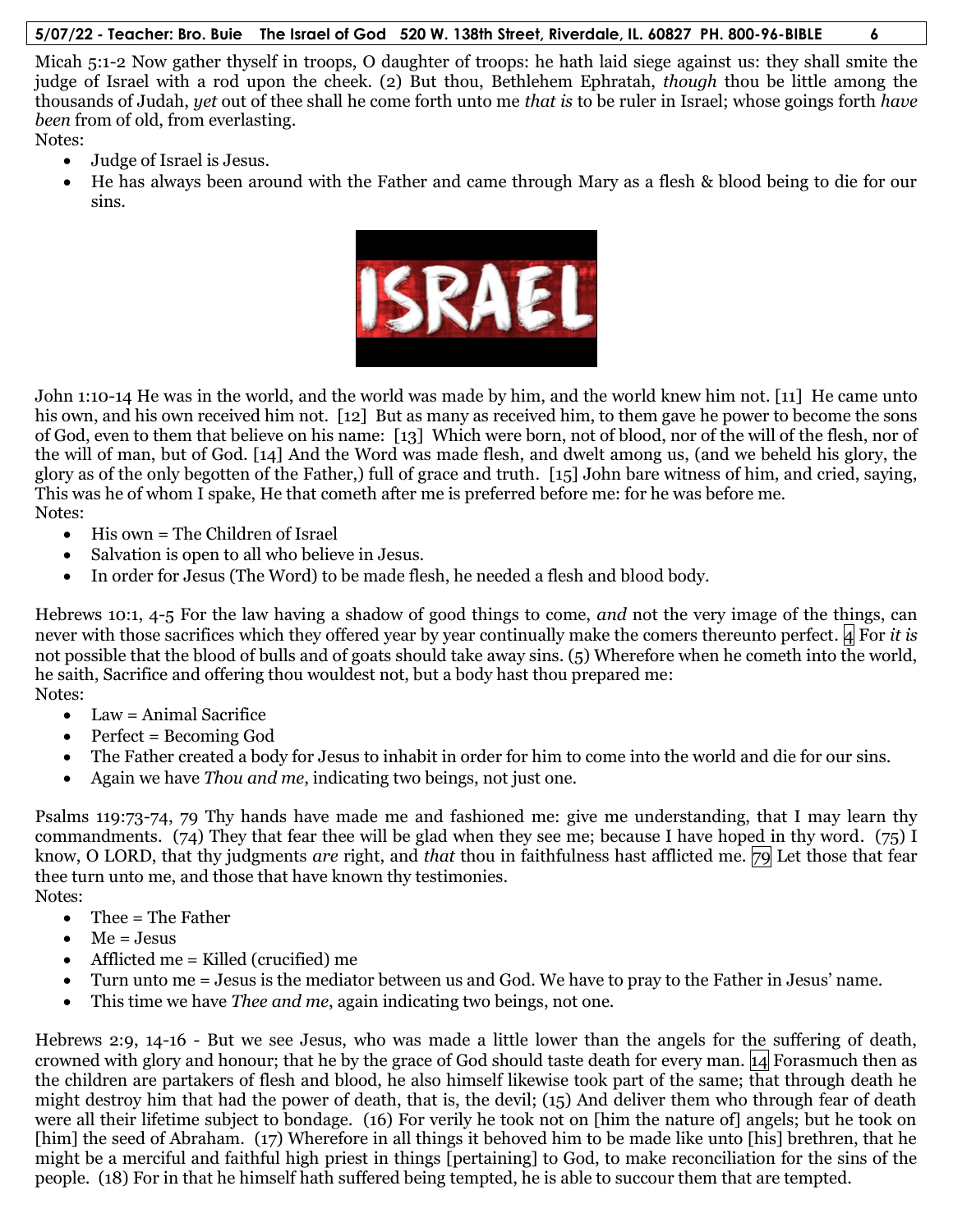Notes:

- Little lower than the angels = becoming MAN so he could die for our sins.
- Crowned with glory and honour = He became God again and returned to the  $3^{rd}$  heaven with the Father.
- Angel Gabriel was sent to Mary with the body that Jesus inhabited and implanted it into her.
- $\bullet$  Bondage = Eternal death
- By experiencing what it's like to be flesh and blood, Jesus became a merciful and faithful high priest.
- $\bullet$  Reconciliation = payment
- $\bullet$  Succour = Aide, help

1 Timothy 3:16 And without controversy great is the mystery of godliness: God was manifest in the flesh, justified in the Spirit, seen of angels, preached unto the Gentiles, believed on in the world, received up into glory. Notes:

- Mystery = Secrecy, unknown, obscurity
- The God that was manifested (revealed) in the flesh is JESUS (the Son), not the Father.
- $\bullet$  Spirit = Word of God
- Preached unto the Gentiles (Jesus did this with the Samaritan woman).
- Received up into glory = Returned to the third heaven



Hebrews 10:8-14 Above when he said, Sacrifice and offering and burnt offerings and [offering] for sin thou wouldest not, neither hadst pleasure [therein]; which are offered by the law; (9) Then said he, Lo, I come to do thy will, O God. He taketh away the first, that he may establish the second. [10] By the which will we are sanctified through the offering of the body of Jesus Christ once [for all]*.* (11) And every priest standeth daily ministering and offering oftentimes the same sacrifices, which can never take away sins: (12) But this man, after he had offered one sacrifice for sins for ever, sat down on the right hand of God; (13) From henceforth expecting till his enemies be made his footstool. (14) For by one offering he hath perfected for ever them that are sanctified. Notes:

- Sacrificing animals for sins never took them away because animals didn't sin, man did. This is why a human body was needed.
- Jesus came to do the will of the Father.
- $\bullet$  First = First Covenant
- Second = Second Covenant
- Sanctified = Set apart
- $\bullet$  Jesus came from the 3<sup>rd</sup> Heaven to become flesh, was born through Mary and died for us on the cross.
- Perfect = Becoming God



Isaiah 53:1-5, 9-10 Who hath believed our report? and to whom is the arm of the LORD revealed? (2) For he shall grow up before him as a tender plant, and as a root out of a dry ground: he hath no form nor comeliness; and when we shall see him, [there is] no beauty that we should desire him. (3) He is despised and rejected of men; a man of sorrows, and acquainted with grief: and we hid as it were [our] faces from him; he was despised, and we esteemed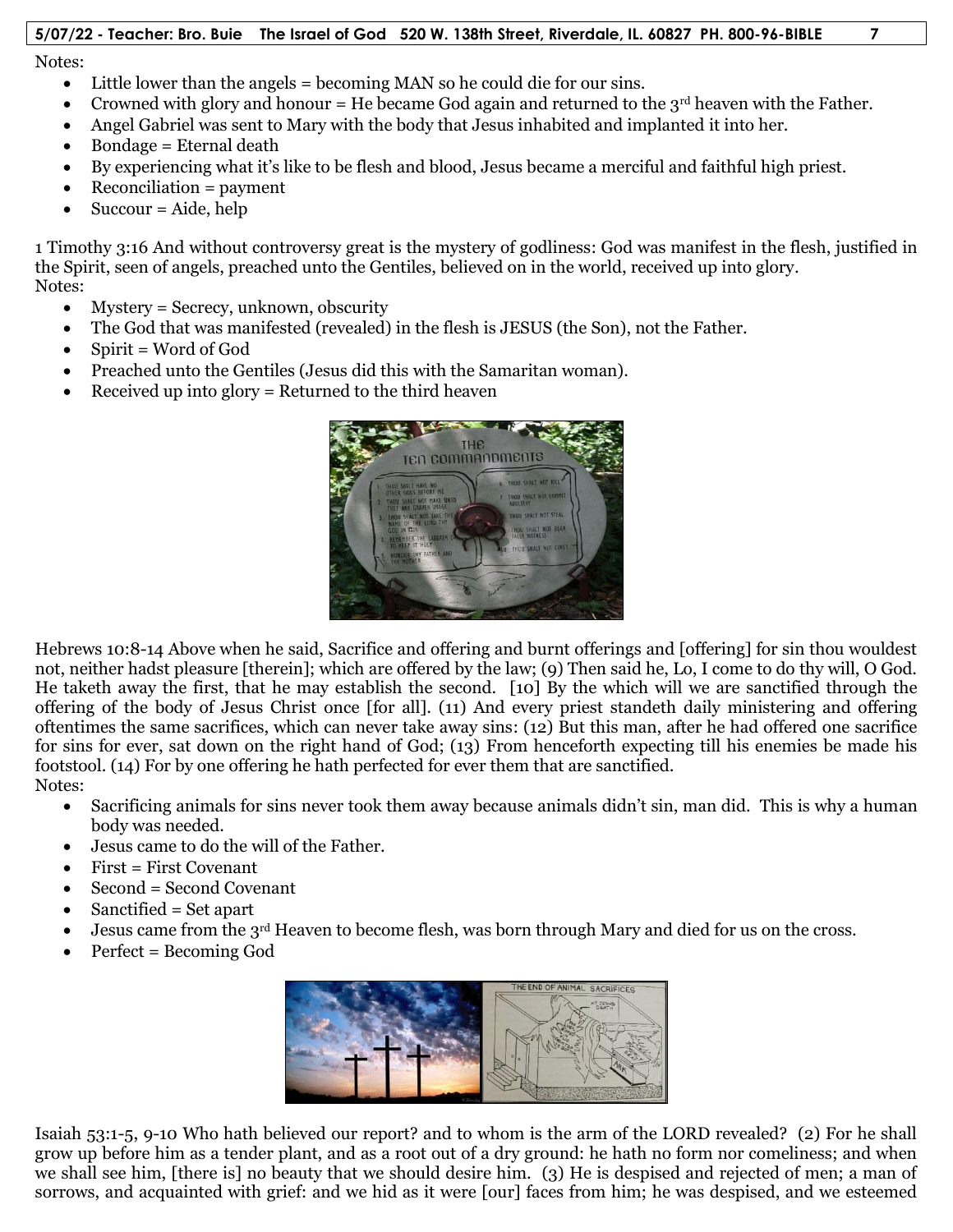him not. (4) Surely he hath borne our griefs, and carried our sorrows: yet we did esteem him stricken, smitten of God, and afflicted. (5) But he [was] wounded for our transgressions, [he was] bruised for our iniquities: the chastisement of our peace [was] upon him; and with his stripes we are healed.  $|9|$  And he made his grave with the wicked, and with the rich in his death; because he had done no violence, neither *was any* deceit in his mouth. (10) Yet it pleased the LORD to bruise him; he hath put [him] to grief: when thou shalt make his soul an offering for sin, he shall see [his] seed, he shall prolong [his] days, and the pleasure of the LORD shall prosper in his hand. Notes:

- Arm of the Lord = Jesus (He committed no sin)
- $\bullet$  Iniquity = Sin/Transgressions
- Soul & Body are one in the same.
	- o The Father is the one who offered Jesus' body for sin.
- The Great = The Father
- $\bullet$  The Strong = The Saints
- $\bullet$  The travail of his soul = Fruit of his labors, crucifixion
- Numbered with the transgressors  $= 2$  thieves
- $\bullet$  Intercession = Intervention/Paid the price
- Transgressors = Sinners
- Everyone has gone astray; therefore all of us are in need of repentance.
- Jesus is the father of Israel because he adopted Jacob and his seed. He is not THEE Father.

Psalms 55:12-14 For *it was* not an enemy *that* reproached me; then I could have borne *it*: neither *was it* he that hated me *that* did magnify *himself* against me; then I would have hid myself from him: (13) But *it was* thou, a man mine equal, my guide, and mine acquaintance. (14) We took sweet counsel together, *and* walked unto the house of God in company.

Notes:

- Thou = The Father
- $\bullet$  We = The Father and Jesus
- $\bullet$  House of God = The 3<sup>rd</sup> Heaven
- We = refers to the speaker or writer and another person or other people
- Company = group, band, companionship, friendship

Matthew 27:35-37, 45-46 And they crucified him, and parted his garments, casting lots: that it might be fulfilled which was spoken by the prophet, They parted my garments among them, and upon my vesture did they cast lots. (36) And sitting down they watched him there; (37) And set up over his head his accusation written, THIS IS JESUS THE KING OF THE JEWS.  $\sharp$ <sub>5</sub> Now from the sixth hour there was darkness over all the land unto the ninth hour. (46) And about the ninth hour Jesus cried with a loud voice, saying, Eli, Eli, lama sabachthani? that is to say, My God, my God, why hast thou forsaken me?  $50$  Jesus, when he had cried again with a loud voice, yielded up the ghost. (51) And, behold, the veil of the temple was rent in twain from the top to the bottom; and the earth did quake, and the rocks rent;

Notes:

- $\bullet$  6th hour = 12 PM
- $\bullet$  oth hour = 3 PM
- From 12 Noon to 3PM it was dark on the Earth
- Yielded up the ghost = died
- Veil of the temple rent in twain (ripped in two from top to bottom) = end of Animal Sacrifice
- This is not Jesus talking to himself. He is crying out to the Father because his flesh was getting to him.

Psalms 22:1-2, 16-18 My God, my God, why hast thou forsaken me? *why art thou so* far from helping me, *and from* the words of my roaring? (2) O my God, I cry in the daytime, but thou hearest not; and in the night season, and am not silent. 16 For dogs have compassed me: the assembly of the wicked have inclosed me: they pierced my hands and my feet. (17) I may tell all my bones: they look *and* stare upon me. (18) They part my garments among them, and cast lots upon my vesture.

Notes:

- My God/Me = This is Jesus talking to the Father. Again we have 2, not 1.
- People who were crucified, were tied to the cross, but Jesus' hands were pierced because that's what prophecy said would happen.
- Dogs = Wicked people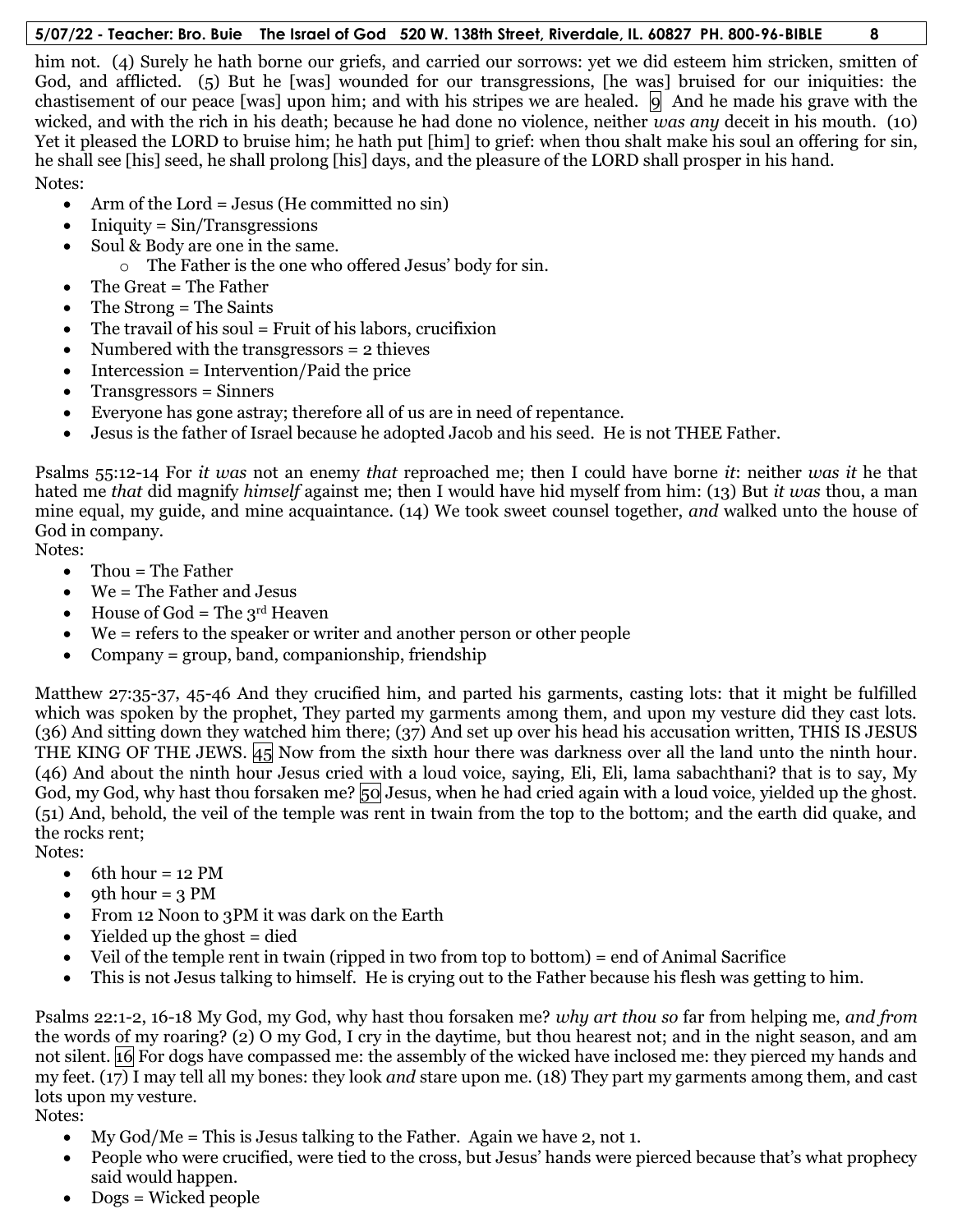

Revelation 5:1-10 And I saw in the right hand of him that sat on the throne a book written within and on the backside, sealed with seven seals. (2) And I saw a strong angel proclaiming with a loud voice, Who is worthy to open the book, and to loose the seals thereof? (3) And no man in heaven, nor in earth, neither under the earth, was able to open the book, neither to look thereon. (4) And I wept much, because no man was found worthy to open and to read the book, neither to look thereon. (5) And one of the elders saith unto me, Weep not: behold, the Lion of the tribe of Juda, the Root of David, hath prevailed to open the book, and to loose the seven seals thereof. (6) And I beheld, and, lo, in the midst of the throne and of the four beasts, and in the midst of the elders, stood a Lamb as it had been slain, having seven horns and seven eyes, which are the seven Spirits of God sent forth into all the earth. (7) And he came and took the book out of the right hand of him that sat upon the throne. (8) And when he had taken the book, the four beasts and four *and* twenty elders fell down before the Lamb, having every one of them harps, and golden vials full of odours, which are the prayers of saints. (9) And they sung a new song, saying, Thou art worthy to take the book, and to open the seals thereof: for thou wast slain, and hast redeemed us to God by thy blood out of every kindred, and tongue, and people, and nation; (10) And hast made us unto our God kings and priests: and we shall reign on the earth.

Notes:

- $\bullet$  Book = Word of God
- The Bible interprets itself. There is no private interpretation.
- Lion of Judah/Lamb/Root of David = Jesus
	- Jesus brought the message, not the Father. The Father gave it to him.
		- o No man has ever seen the Father.
			- o The only God we have ever known is Jesus
- Him that sat on the throne = The Father
- Strangers (non-Israelites) who take hold of God's covenant and keep His commandments will also make the 1st Resurrection and rule.

1 Corinthians 15:21-28 For since by man *came* death, by man *came* also the resurrection of the dead. (22) For as in Adam all die, even so in Christ shall all be made alive. (23) But every man in his own order: Christ the firstfruits; afterward they that are Christ's at his coming. (24) Then *cometh* the end, when he shall have delivered up the kingdom to God, even the Father; when he shall have put down all rule and all authority and power. (25) For he must reign, till he hath put all enemies under his feet. (26) The last enemy *that* shall be destroyed *is* death. (27) For he hath put all things under his feet. But when he saith all things are put under *him, it is* manifest that he is excepted, which did put all things under him. (28) And when all things shall be subdued unto him, then shall the Son also himself be subject unto him that put all things under him, that God may be all in all. Notes:

- The dead will not rise until Jesus returns.
- Jesus is the first God we have ever known and he will be the last God we will ever know while we are still flesh and blood beings.
- Everyone that sees the Father will be Immortals.
- Son/Him = Jesus & The Father. Again, we have 2 beings, not 1.



Revelation 20:11-15 And I saw a great white throne, and him that sat on it, from whose face the earth and the heaven fled away; and there was found no place for them. (12) And I saw the dead, small and great, stand before God; and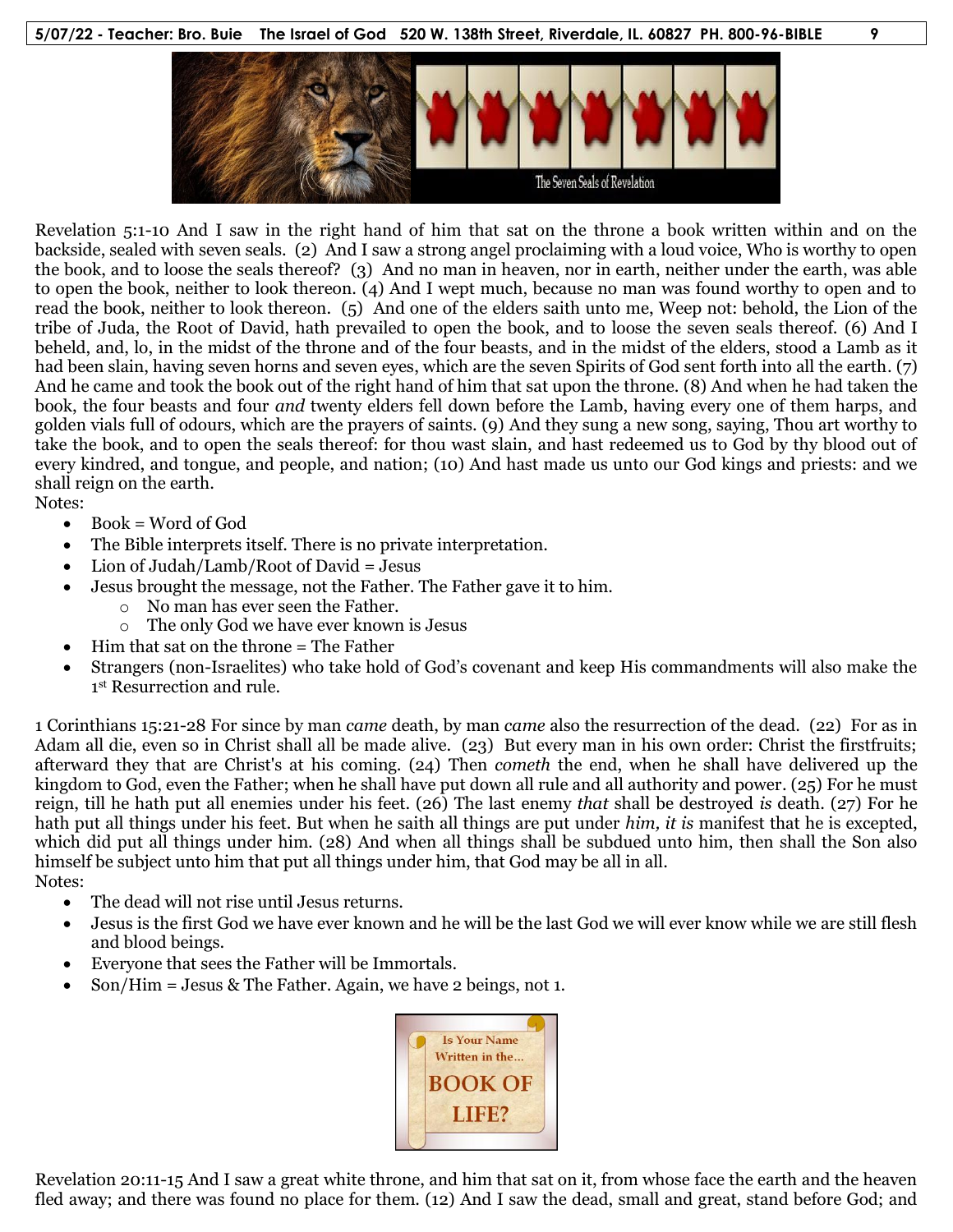the books were opened: and another book was opened, which is *the book* of life: and the dead were judged out of those things which were written in the books, according to their works. (13) And the sea gave up the dead which were in it; and death and hell delivered up the dead which were in them: and they were judged every man according to their works. (14) And death and hell were cast into the lake of fire. This is the second death. (15) And whosoever was not found written in the book of life was cast into the lake of fire. Notes:

- $\bullet$  The Book = Biblios (binding of books from Genesis to Revelation) = Bible = The Word of God
- $\bullet$  Another book = Book of Life
- Great White Throne = White throne judgment (Judgment day)
- Their works = Their behavior/Deeds/Actions
- The Book of Life = The book of Remembrance
- Lake of fire = Damnation/Hell



*Depiction of New Jerusalem*

Revelation 21:1-5, 10-12, 21-23 And I saw a new heaven and a new earth: for the first heaven and the first earth were passed away; and there was no more sea. [2] And I John saw the holy city, new Jerusalem, coming down from God out of heaven, prepared as a bride adorned for her husband. [3] And I heard a great voice out of heaven saying, Behold, the tabernacle of God *is* with men, and he will dwell with them, and they shall be his people, and God himself shall be with them, *and be* their God. 10 And he carried me away in the spirit to a great and high mountain, and shewed me that great city, the holy Jerusalem, descending out of heaven from God, [11] Having the glory of God: and her light *was* like unto a stone most precious, even like a jasper stone, clear as crystal; [12] And had a wall great and high, *and* had twelve gates, and at the gates twelve angels, and names written thereon, which are *the names* of the twelve tribes of the children of Israel: 21 And the twelve gates *were* twelve pearls; every several gate was of one pearl: and the street of the city *was* pure gold, as it were transparent glass. [22] And I saw no temple therein: for the Lord God Almighty and the Lamb are the temple of it. [23] And the city had no need of the sun, neither of the moon, to shine in it: for the glory of God did lighten it, and the Lamb *is* the light thereof. Notes:

- Since Jesus was already here for a thousand years, then who is this coming from heaven? The Father!
- When this happens there will be no more flesh and blood people.
- The Lord God Almighty = The Father (GOD)
- $\bullet$  The Lamb = Jesus, the Son (GOD)
- There is no mention of the Holy Spirit (Angel Gabriel, the Holy Ghost, Holy Angels) being a member(s) of the Temple.
- The names of the 12 tribes of Israel are Reuben, Simeon, Levi, Judah, Issachar, Zebulon, Gad, Asher, Dan, Naphtali, Joseph & Benjamin.

Revelation 3:20-22 Behold, I stand at the door, and knock: if any man hear my voice, and open the door, I will come in to him, and will sup with him, and he with me. (21) To him that overcometh will I grant to sit with me in my throne, even as I also overcame, and am set down with my Father in his throne. (22) He that hath an ear, let him hear what the Spirit saith unto the churches. {Ref-Ps. 132} Notes:

- $I = J \text{esus}$
- $\bullet$  Sup = Having the Word of God in your mind
- Door = Your mind
- Jesus never promised us his Father's throne, which is the 3rd heaven. He promised us his throne, which is upon the earth, David's throne in Jerusalem.